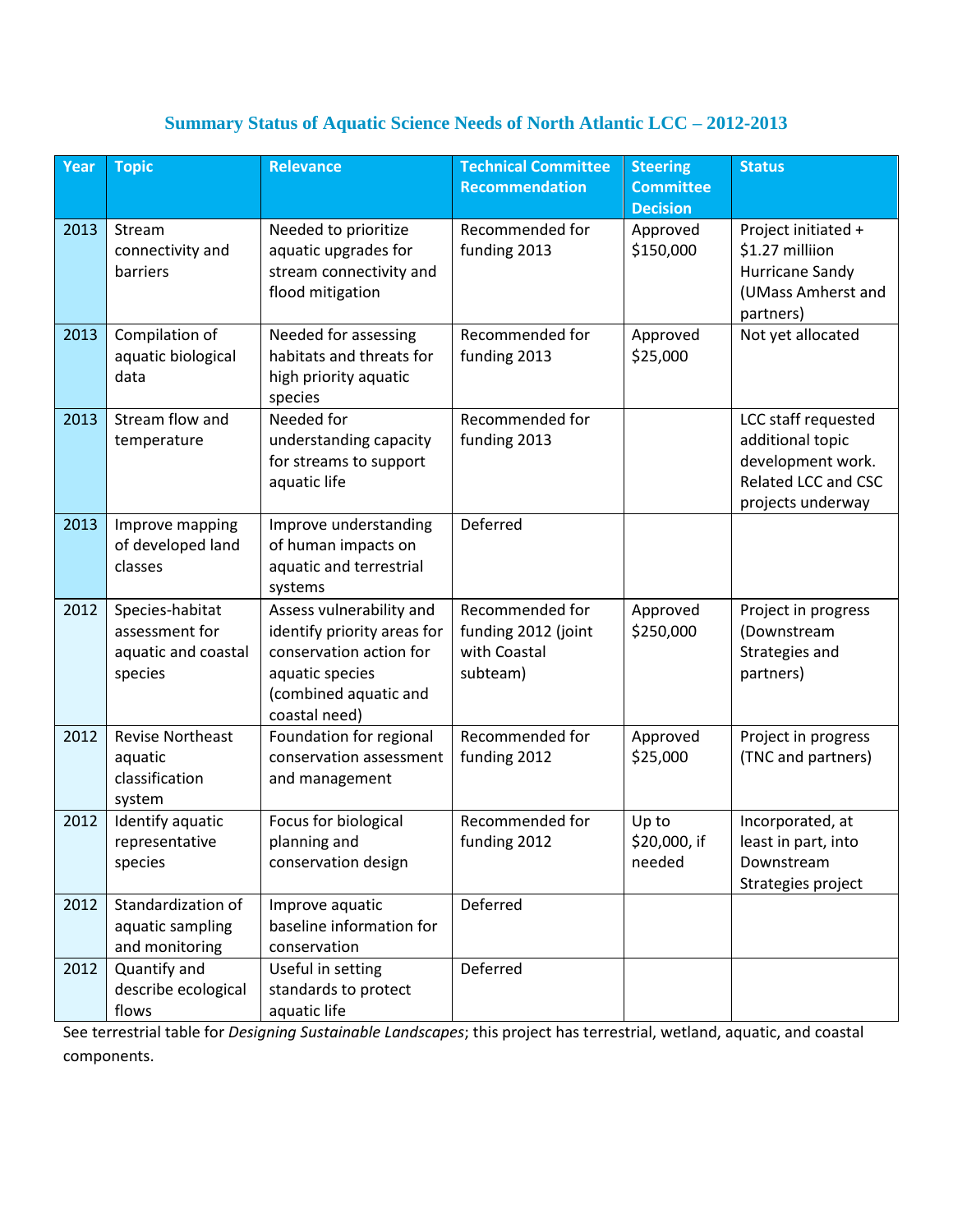## **Summary Status of Coastal and Marine Science Needs of North Atlantic LCC – 2012-2013**

| Year | <b>Topic</b>                                                            | <b>Relevance</b>                                                                                                                                   | <b>Technical Committee</b><br><b>Recommendation</b>                              | <b>Steering</b><br><b>Committee</b><br><b>Decision</b>               | <b>Status</b>                                                                                 |
|------|-------------------------------------------------------------------------|----------------------------------------------------------------------------------------------------------------------------------------------------|----------------------------------------------------------------------------------|----------------------------------------------------------------------|-----------------------------------------------------------------------------------------------|
| 2013 | <b>Tidal wetland</b><br>habitat<br>suitability                          | Needed for<br>restoration and<br>management<br>decisions                                                                                           | Recommended need;<br>suggested LCC funding<br>contingent upon<br>Hurricane Sandy | Need accepted;<br><b>LCC</b> funding<br>contingent<br>upon Hurricane | Two LCC-led Hurricane<br>Sandy proposals<br>approved by DOI: tidal<br>marsh resiliency (\$2.2 |
| 2013 | Wetland<br>restoration<br>projects for<br>resilience                    | Ensure effectiveness<br>of coastal wetland<br>restoration                                                                                          | resilience funding<br>decisions                                                  | Sandy decisions                                                      | million) and beach<br>resiliency (\$1.75<br>million)                                          |
| 2013 | Natural<br>systems'<br>response to<br>Hurricane<br>Sandy                | Reduce risk to<br>ecosystems and<br>human communities<br>from storm flooding                                                                       |                                                                                  |                                                                      |                                                                                               |
| 2012 | Species-<br>habitat<br>assessment for<br>aquatic and<br>coastal species | Assess vulnerability<br>and identify priority<br>areas for<br>conservation action<br>for aquatic species<br>(combined aquatic<br>and coastal need) | Recommended for<br>funding 2012 (joint with<br>Aquatic subteam)                  | Approved<br>\$250,000                                                | Project in progress<br>(Downstream<br>Strategies and<br>partners)                             |
| 2012 | Consistent<br>coastal<br>regional<br>mapping                            | Important foundation<br>for decision support<br>tools and<br>conservation designs                                                                  | Recommended for<br>funding 2012                                                  | Approved<br>\$75,000                                                 | Completed: project to<br>update coastal<br>sections of National<br>Wetlands Inventory         |
| 2012 | Saltmarsh<br>restoration<br>techniques for<br>sea level rise            | Improve effectiveness<br>of salt marsh<br>restoration                                                                                              | Recommended for<br>funding 2012                                                  | Approved<br>\$175,000                                                | Unsuccessful RFP;<br>addressed by 2013<br>marsh resiliency<br>project                         |
| 2012 | Sea level rise<br>effects on<br>marsh species                           | Improve decisions to<br>ensure viability of salt<br>marsh species                                                                                  | Deferred                                                                         |                                                                      | (addressed through<br>2013 coastal project)                                                   |
| 2012 | Inventory and<br>assessment of<br>marine<br>invasives                   | <b>Understand threats</b><br>from invasive species                                                                                                 | Deferred                                                                         |                                                                      |                                                                                               |

See terrestrial table for *Designing Sustainable Landscapes*; this project has terrestrial, wetland, aquatic, and coastal components.